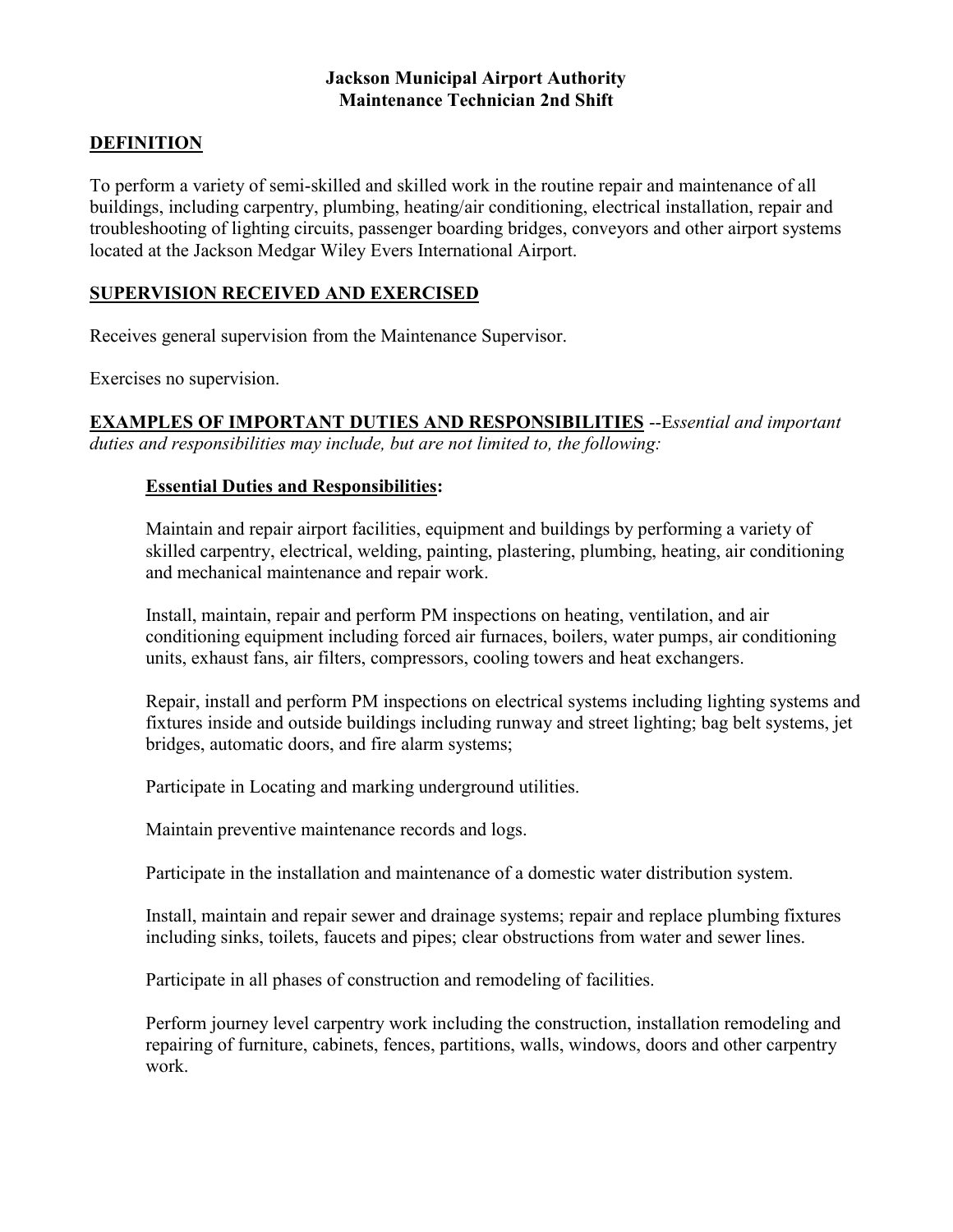## **Essential Duties and Responsibilities (continued):**

Inspect building facilities to identify building maintenance needs.

Install, maintain and repair a variety of floor coverings such as carpeting, tile, linoleum;

Operate, maintain and repair a variety of mechanical tools and equipment including trucks, fork lifts, power saws, power sanders, drills, air compressors, paint sprayers, sewer augers, and various hand tools required for carpentry, plumbing, and maintenance skills.

Read and interpret schematics, diagrams and blueprints.

## **Other Important Duties and Responsibilities:**

May respond to after hour maintenance requests on a stand-by basis to include nights, weekends, and holidays.

Participate in the ordering of spare parts and materials as required.

Perform related duties and responsibilities as required.

## **QUALIFICATIONS**

## **Knowledge of:**

Methods, practices and equipment used in building maintenance services and activities including a variety of building trades work.

Methods and techniques of carpentry, plumbing, painting, mechanical and electrical work.

Use and maintenance of tools and equipment used in building maintenance, reconstruction, and repair work.

Airport policies, procedures and codes related to facility maintenance and repair.

Occupational hazards and necessary precautions applicable to building and mechanical and electrical maintenance work.

## **Knowledge of (continued):**

Preventive maintenance requirements.

Safe work practices.

## **Ability to:**

Perform a full range of skilled building maintenance and repair work.

Work with electrical circuits up to 13,800 volts.

Identify building maintenance needs and take corrective actions. Work independently in the absence of supervision.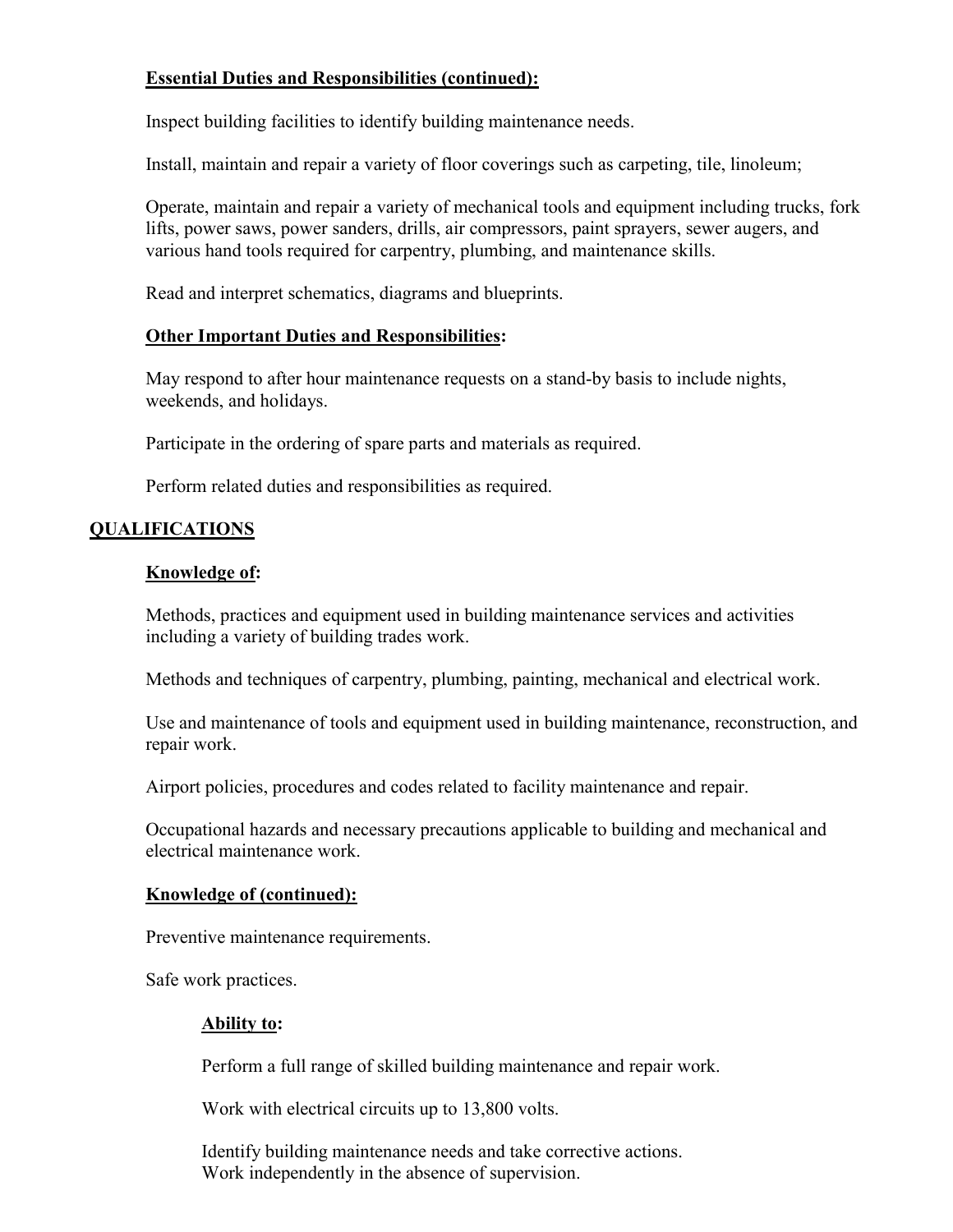Repair and maintain a variety of tools and equipment.

Read and interpret sketches, drawings, diagrams and blueprints.

Maintain physical condition appropriate to the performance of assigned duties which may include the following:

*walking, crouching, crawling, or climbing moving tools and equipment operating tools and equipment lifting heavy objects.*

Effectively deal with personal danger which may include exposure to high electrical voltage.

Maintain effective audio-visual discrimination and perception needed for: *operating assigned vehicles and equipment reading and interpreting sketches, wiring schematics diagrams, and blueprints reading and writing.*

Communicate clearly and concisely, both orally and in writing. Establish and maintain cooperative working relationships with those contacted in the course of work.

## **Experience and Training Guidelines**

*Any combination of experience and training that would likely provide the required knowledge and abilities is qualifying. A typical way to obtain the knowledge and abilities would be:*

## **Experience:**

Two years experience in one or more of the building maintenance trades.

## **Training:**

Equivalent to the completion of the twelfth grade supplemented by the completion of a formal apprenticeship program in one or more of the building trades.

## **License or Certificate**

Possession of, or the ability to obtain, an appropriate, valid Mississippi driver's license.

When assigned to water utilities, possession of, or ability to obtain, a Class D Water license.

**Jackson Municipal Airport Authority Human Resources Department Post Office Box 98109 Jackson, MS 39298-8109**

**Fax: (601) 664-3514 Email: recruiter@jmaa.com Acceptance deadline is April 5, 2019 EOE**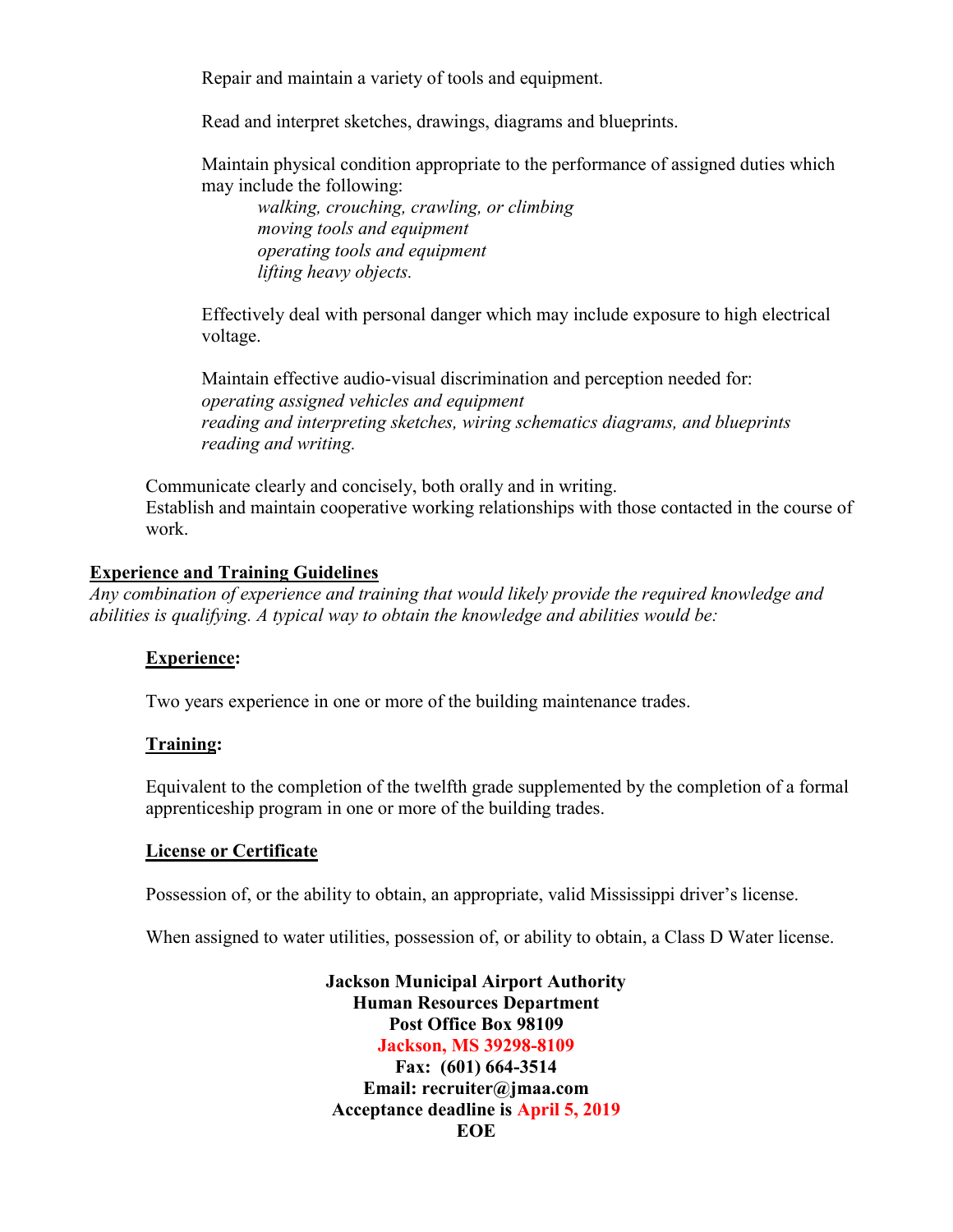## **\*\*WE ARE AN EQUAL OPPORTUNITY EMPLOYER\*\***

## **EOE, M/F, D/V**

## **APPLICANT DATA RECORD**

All applicants are considered for the applied position without regard to race, color, religion, sex, national origin, age, marital status, veteran status, disability (if performance ability coincides with job requirements), or any other legally protected status.

Solely to help us comply with government record keeping, reporting and other legal requirements, we ask that you complete this Applicant Data Record. We appreciate your cooperation. The completion of this Data Record is optional. If you choose to volunteer the requested information, please note that all Data Records are kept in a Confidential File and are not a part of your Application for Employment or your personnel file. Periodic Reports are made to the government on the following information.

YOUR COOPERATION IS VOLUNTARY. INCLUSION OR EXCLUSION OF ANY DATA WILL NOT AFFECT ANY EMPLOYMENT DECISION.

| Position Applied For: Maintenance Technician 2nd <sup>t</sup> Shift |                                  | Today's Date:                                         |  |  |  |
|---------------------------------------------------------------------|----------------------------------|-------------------------------------------------------|--|--|--|
| Name                                                                |                                  |                                                       |  |  |  |
| (Last)<br>(First)                                                   | (MI)                             | Social Security Number:                               |  |  |  |
| Address:                                                            |                                  | Telephone Number:                                     |  |  |  |
|                                                                     |                                  |                                                       |  |  |  |
| City<br><b>State</b>                                                | Zip                              | Date of Birth                                         |  |  |  |
|                                                                     |                                  |                                                       |  |  |  |
| Check One:                                                          | Male<br>$\mathbf{L}$             | Female<br>$\mathbf{L}$                                |  |  |  |
| Check one of the following: (Ethnic Origin)                         |                                  |                                                       |  |  |  |
| White                                                               | Hispanic<br>$\Box$               | American Indian/Alaskan Native<br>Н                   |  |  |  |
|                                                                     |                                  |                                                       |  |  |  |
| African American<br>Ш                                               | Asian/Pacific Islander<br>$\Box$ | $\Box$                                                |  |  |  |
| Marital Status:                                                     | Married<br>$\Box$                | Single<br>Ц                                           |  |  |  |
| Referral Source:<br>$\Box$                                          | $\Box$<br>College/Tech School    | $\mathbf{1}$<br><b>Employment Agency</b><br>Newspaper |  |  |  |
| Walk-In<br>$\Box$<br>u                                              | Friend/Relative                  | Other-Specify__________________<br>⊔                  |  |  |  |
|                                                                     |                                  |                                                       |  |  |  |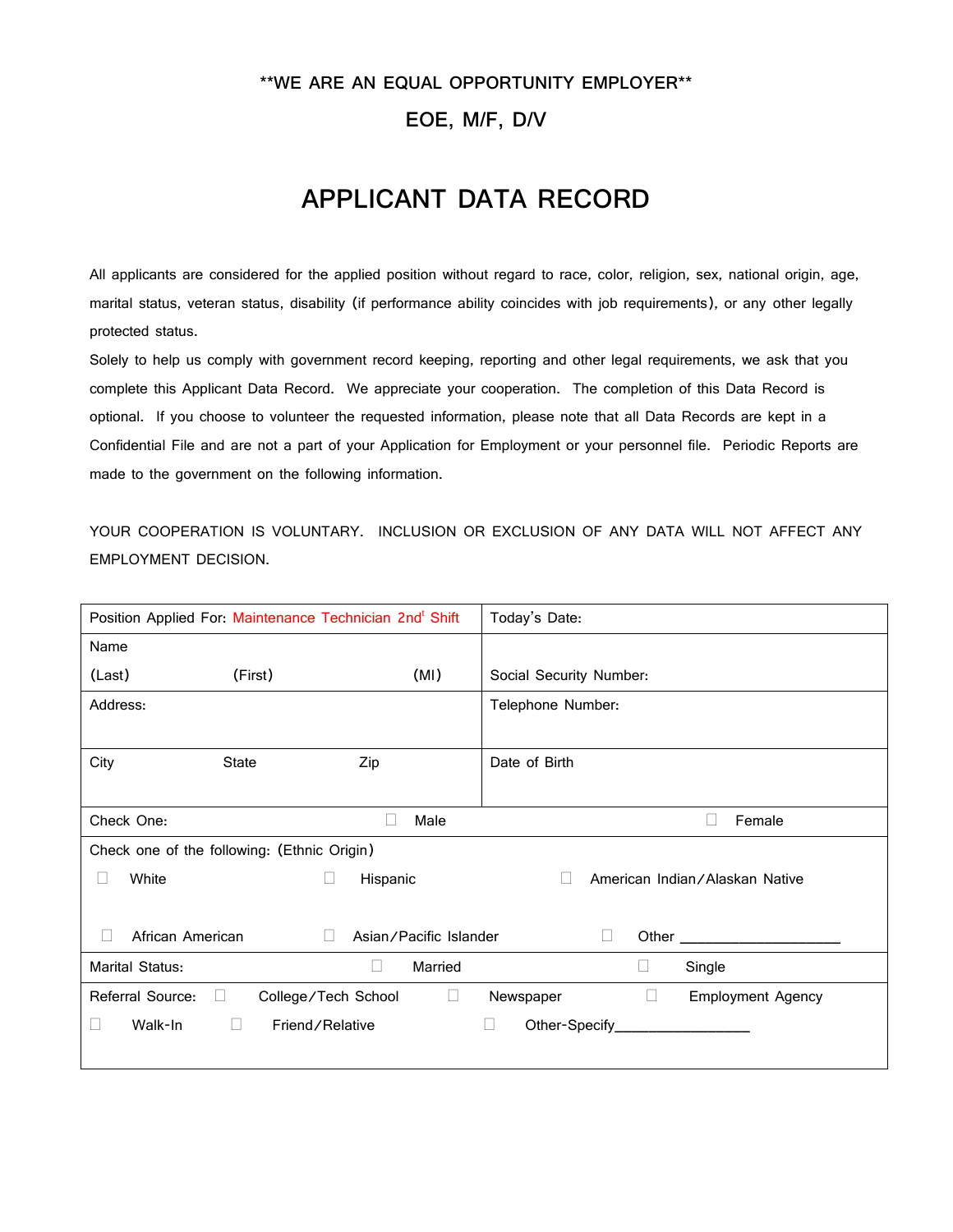

# **100 INTERNATIONAL DRIVE SUITE 300 JACKSON, MISSISSIPPI 39208**

### **Application for Employment**

(Please Print or Type in Black Ink)

### **WE ARE AN EQUAL OPPORTUNITY EMPLOYER**

Applicants are considered for all positions without regard to race, religion, gender, national origin, age, veteran status, the presence of a non-job related physical or mental condition, handicap, or disability, or any other legally protected status. If you require accommodation or assistance in completing this application or in any stage of the employment process, please let us know.

### APPLICATION FOR: Maintenance Technician 2nd Shift

### ADVERTISEMENT PERIOD: 03/25/2019 – 04/05/2019

|                                                                                                           |         | <b>PERSONAL</b>  |                                                                                                                                                                                                                                |                                   |  |
|-----------------------------------------------------------------------------------------------------------|---------|------------------|--------------------------------------------------------------------------------------------------------------------------------------------------------------------------------------------------------------------------------|-----------------------------------|--|
| NAME <b>NAME</b>                                                                                          |         |                  |                                                                                                                                                                                                                                |                                   |  |
| (Last)                                                                                                    | (First) | (Middle Initial) |                                                                                                                                                                                                                                |                                   |  |
| <b>ADDRESS</b>                                                                                            |         |                  |                                                                                                                                                                                                                                |                                   |  |
| (Street Address)                                                                                          | (City)  |                  | (State) and the state of the state of the state of the state of the state of the state of the state of the state of the state of the state of the state of the state of the state of the state of the state of the state of th | (Zip)                             |  |
|                                                                                                           |         |                  |                                                                                                                                                                                                                                |                                   |  |
|                                                                                                           |         |                  |                                                                                                                                                                                                                                |                                   |  |
| DRIVER LICENSE #___________________Class___________ Expiration________________State ___________           |         |                  |                                                                                                                                                                                                                                |                                   |  |
|                                                                                                           |         |                  |                                                                                                                                                                                                                                |                                   |  |
| Are you available to work shifts?                                                                         |         |                  |                                                                                                                                                                                                                                | $Yes \_\_\_\_\\$ No $\_\_\_\_\_\$ |  |
| Are you authorized to work in the U.S. on an unrestricted basis?                                          |         |                  |                                                                                                                                                                                                                                | Yes No                            |  |
| (Proof of citizenship or immigration status will be required upon employment)                             |         |                  |                                                                                                                                                                                                                                |                                   |  |
| Have you ever been employed with JMAA before?                                                             |         |                  |                                                                                                                                                                                                                                | $Yes$ No $\qquad$                 |  |
|                                                                                                           |         |                  |                                                                                                                                                                                                                                |                                   |  |
| Have you ever been convicted of a crime other than minor traffic violations?                              |         |                  |                                                                                                                                                                                                                                |                                   |  |
|                                                                                                           |         |                  |                                                                                                                                                                                                                                |                                   |  |
|                                                                                                           |         |                  |                                                                                                                                                                                                                                |                                   |  |
| (A conviction will not necessarily disqualify an applicant from employment)                               |         |                  |                                                                                                                                                                                                                                |                                   |  |
| Do you have any relatives presently employed by the Jackson Municipal Airport Authority? Yes_____No______ |         |                  |                                                                                                                                                                                                                                |                                   |  |

If yes, list names and relationship

**Employment with the Jackson Municipal Airport Authority is contingent upon the ability to be granted and maintain ID/secure media badge as regulated by TSA, and a valid driver's license and motor vehicle report in compliance with JMAA's Drivers Policy. A comprehensive pre-employment background check includes an education/experience investigation, a medical physical exam, a drug/alcohol screen, a motor vehicle report and a fingerprint-based criminal history record check.**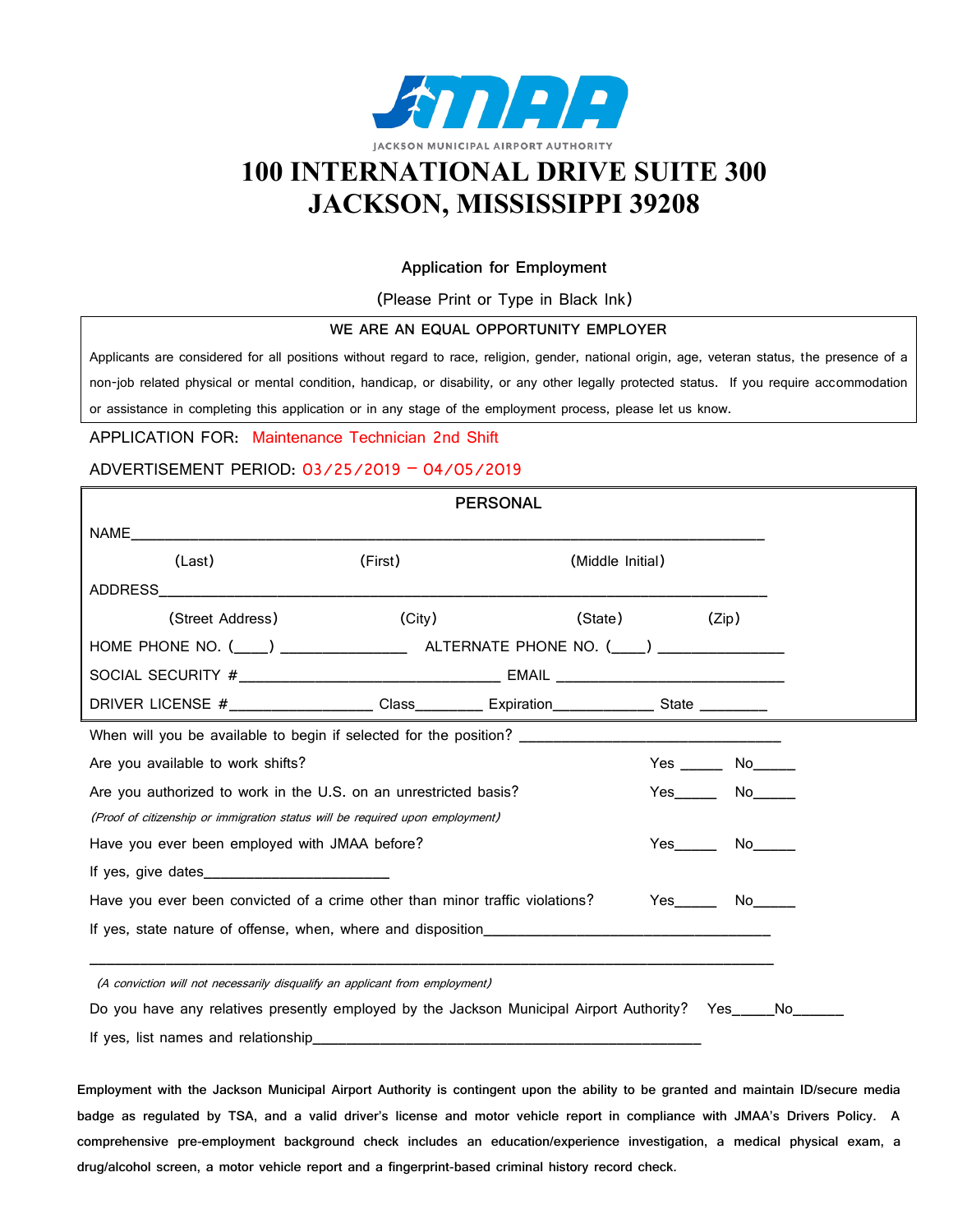**NAME: \_\_\_\_\_\_\_\_\_\_\_\_\_\_\_\_\_\_\_\_\_\_\_\_\_\_\_\_\_\_\_\_\_\_\_\_\_ SOCIAL SECURITY NO.: \_\_\_\_\_\_\_\_\_\_\_\_\_\_\_\_\_\_\_\_\_\_\_\_\_\_\_\_\_\_**

#### **Education & Training**

|                                                                                                         |    | <b>High School</b><br>College/Technical/Business |    |   | <b>Graduate School</b>         |              |                |   |             |  |   |
|---------------------------------------------------------------------------------------------------------|----|--------------------------------------------------|----|---|--------------------------------|--------------|----------------|---|-------------|--|---|
|                                                                                                         |    |                                                  |    |   |                                |              |                |   |             |  |   |
| School Name & Location                                                                                  |    |                                                  |    |   |                                |              |                |   |             |  |   |
| Years Completed                                                                                         |    |                                                  |    |   |                                |              |                |   |             |  |   |
| (Circle)                                                                                                | 9  | 10                                               | 11 | 1 | $2 \left( \frac{1}{2} \right)$ | $\mathbf{3}$ | $\overline{4}$ | 1 | $2 \quad 3$ |  | 4 |
|                                                                                                         | 12 |                                                  |    |   |                                |              |                | 5 |             |  |   |
| Diploma/Degree (Verification of education required)                                                     |    |                                                  |    |   |                                |              |                |   |             |  |   |
| Describe Course of Study:                                                                               |    |                                                  |    |   |                                |              |                |   |             |  |   |
|                                                                                                         |    |                                                  |    |   |                                |              |                |   |             |  |   |
| Describe Specialized Training, Apprenticeships, Skills, Extra-Curricular Activities, Foreign Languages: |    |                                                  |    |   |                                |              |                |   |             |  |   |
|                                                                                                         |    |                                                  |    |   |                                |              |                |   |             |  |   |
|                                                                                                         |    |                                                  |    |   |                                |              |                |   |             |  |   |

### **Employment Experience**

Start with your present or last job. If unemployed, start with your immediate past employment. Be specific and complete. Include military service assignments and volunteer activities. Any military service must be documented by providing a DD214 along with this application. Exclude organizational names that indicate race, color, religion, gender, national origin, disabilities or other protected status. Explain any gaps between employments. Failure to explain any gaps in employment will be justification for your disqualification from the selection process. Use additional sheets if necessary.

|                           |                         | Telephone No. (_______) ______________                       |                                              |  |  |
|---------------------------|-------------------------|--------------------------------------------------------------|----------------------------------------------|--|--|
|                           |                         | Employed (Indicate Month, Day and Year)                      |                                              |  |  |
|                           |                         |                                                              |                                              |  |  |
|                           |                         | <b>Annual Salary</b>                                         |                                              |  |  |
|                           |                         |                                                              | Reason for Leaving _________________________ |  |  |
|                           |                         | May We Contact This Employer? Yes U<br>If No, Please Explain | $No \Box$                                    |  |  |
| Full Time________________ | Part-Time______________ |                                                              |                                              |  |  |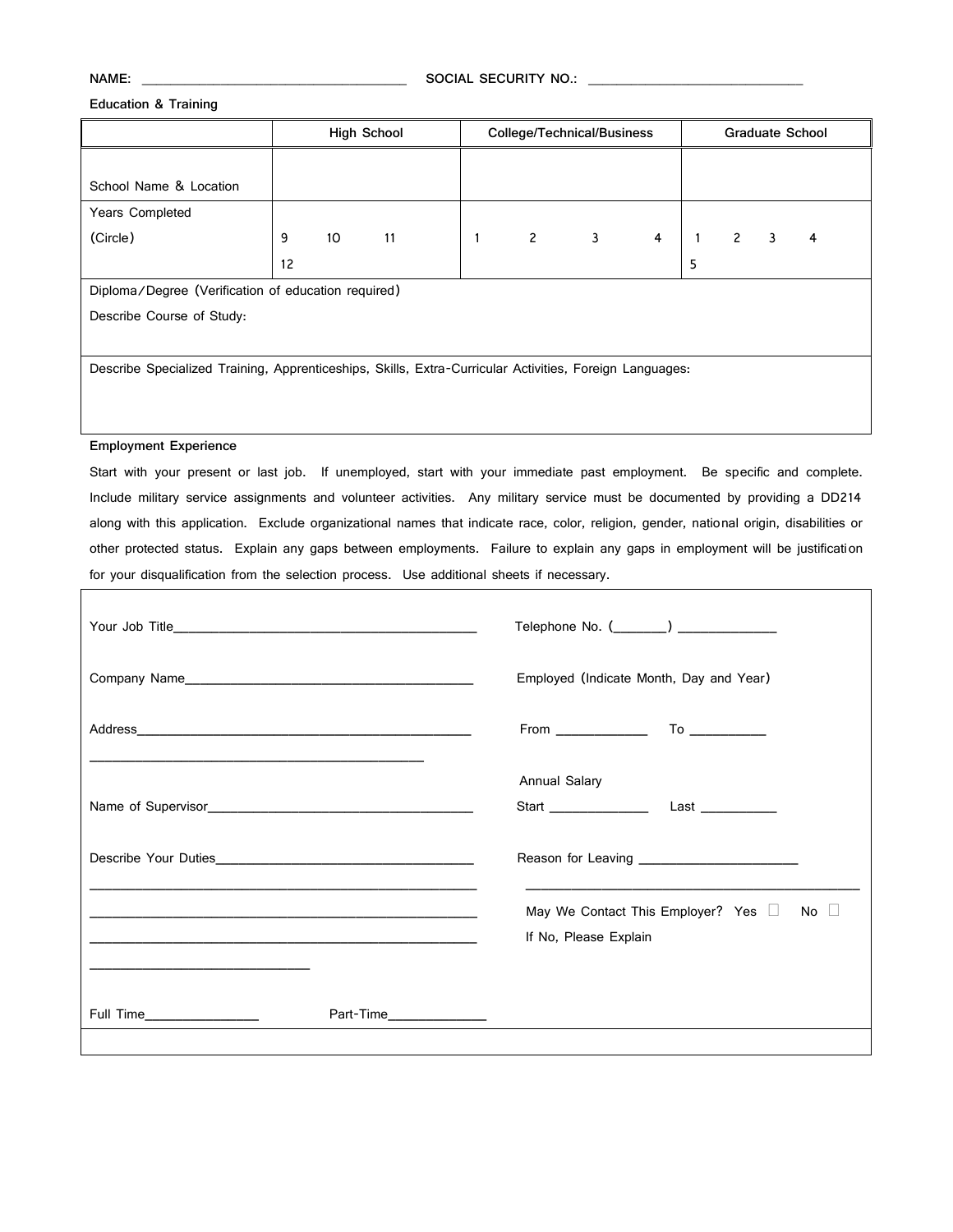|                                                                                                                                                                                                                                                                                                                                                   | Employed (Indicate Month, Day and Year)                                |  |  |  |  |
|---------------------------------------------------------------------------------------------------------------------------------------------------------------------------------------------------------------------------------------------------------------------------------------------------------------------------------------------------|------------------------------------------------------------------------|--|--|--|--|
|                                                                                                                                                                                                                                                                                                                                                   |                                                                        |  |  |  |  |
| the control of the control of the control of the control of the control of the control of                                                                                                                                                                                                                                                         | Annual Salary                                                          |  |  |  |  |
|                                                                                                                                                                                                                                                                                                                                                   |                                                                        |  |  |  |  |
| and the control of the control of the control of the control of the control of the control of the control of the<br>the control of the control of the control of the control of the control of the control of the control of the control of the control of the control of the control of the control of the control of the control of the control | No $\square$<br>May We Contact This Employer? Yes                      |  |  |  |  |
|                                                                                                                                                                                                                                                                                                                                                   |                                                                        |  |  |  |  |
|                                                                                                                                                                                                                                                                                                                                                   |                                                                        |  |  |  |  |
|                                                                                                                                                                                                                                                                                                                                                   | Employed (Indicate Month, Day and Year)                                |  |  |  |  |
|                                                                                                                                                                                                                                                                                                                                                   |                                                                        |  |  |  |  |
|                                                                                                                                                                                                                                                                                                                                                   | Annual Salary<br>Start ________________________<br>Last ______________ |  |  |  |  |
|                                                                                                                                                                                                                                                                                                                                                   |                                                                        |  |  |  |  |
| <u> 1980 - Johann John Stone, mars et al. (1980)</u>                                                                                                                                                                                                                                                                                              | May We Contact This Employer? Yes<br>$No \quad \Box$                   |  |  |  |  |
|                                                                                                                                                                                                                                                                                                                                                   |                                                                        |  |  |  |  |
|                                                                                                                                                                                                                                                                                                                                                   |                                                                        |  |  |  |  |
|                                                                                                                                                                                                                                                                                                                                                   | Employed (Indicate Month, Day and Year)                                |  |  |  |  |
|                                                                                                                                                                                                                                                                                                                                                   |                                                                        |  |  |  |  |
|                                                                                                                                                                                                                                                                                                                                                   | Annual Salary                                                          |  |  |  |  |
|                                                                                                                                                                                                                                                                                                                                                   | Last ____________________<br>Start ______________________              |  |  |  |  |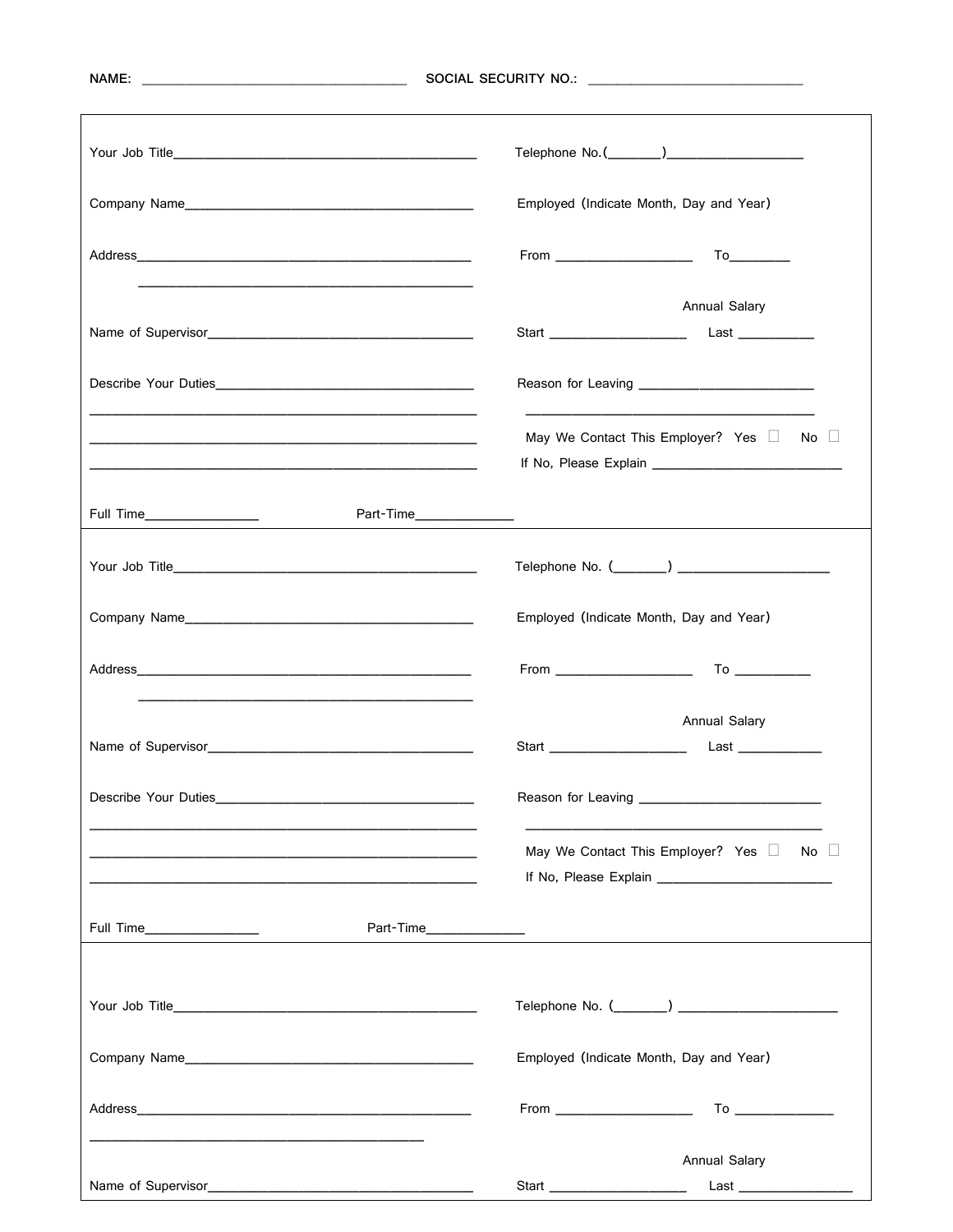|                             |           | May We Contact This Employer? Yes $\Box$ No $\Box$ |  |  |  |
|-----------------------------|-----------|----------------------------------------------------|--|--|--|
| Full Time <b>Example 20</b> | Part-Time |                                                    |  |  |  |

## **Additional Skills**

 $\Gamma$ 

| State any additional information you feel may be helpful to us in considering your application.                 |
|-----------------------------------------------------------------------------------------------------------------|
|                                                                                                                 |
|                                                                                                                 |
|                                                                                                                 |
|                                                                                                                 |
| Indicate any professional licenses or certificates, license numbers, their expiration dates and issuing agency. |
|                                                                                                                 |
|                                                                                                                 |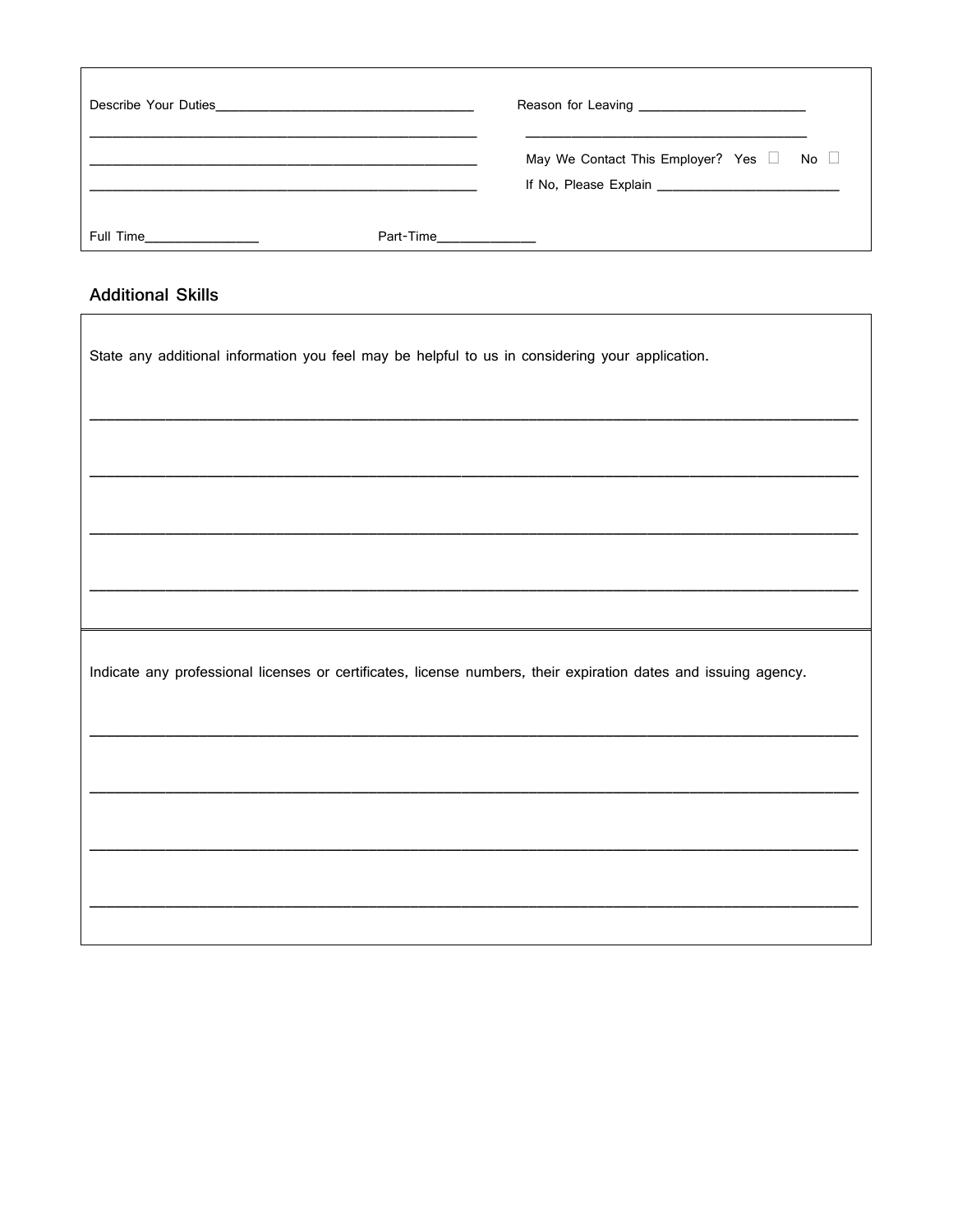### **Professional References:**

List the name, title, contact information, and relationship of at least three references who are not related to you.

| Name | <b>Title</b> | <b>Contact Information</b> | Relationship |
|------|--------------|----------------------------|--------------|
|      |              |                            |              |
|      |              |                            |              |
|      |              |                            |              |
|      |              |                            |              |
|      |              |                            |              |
|      |              |                            |              |

### **Applicant's Statement**

I certify that answers given herein are true and complete to the best of my knowledge.

I understand that an investigation of all statements contained in this application for employment will be conducted, to include at a minimum: personal and business references; employment history; education/technical training; and military service. If a conditional offer of employment is extended, I understand that my hiring may be contingent upon successful completion of job-related testing, a medical examination, an alcohol and drug screening, a criminal background investigation, and a motor vehicle report. I understand that for Certified Police Officer positions, a psychological examination is also required. I agree, upon request, to sign all necessary authorization and consent forms.

\_\_\_\_\_\_\_\_\_\_\_\_\_\_\_\_\_\_\_\_\_\_\_\_\_\_\_\_\_\_\_\_\_\_\_\_\_\_\_\_\_\_ \_\_\_\_\_\_\_\_\_\_\_\_\_\_\_\_\_\_\_\_\_\_\_\_\_\_\_\_\_\_\_\_\_\_\_

Signature of Applicant **Date** Date **Date** 

## **THIS APPLICATION FORM MUST BE COMPLETED IN FULL, SIGNED AND DATED.**